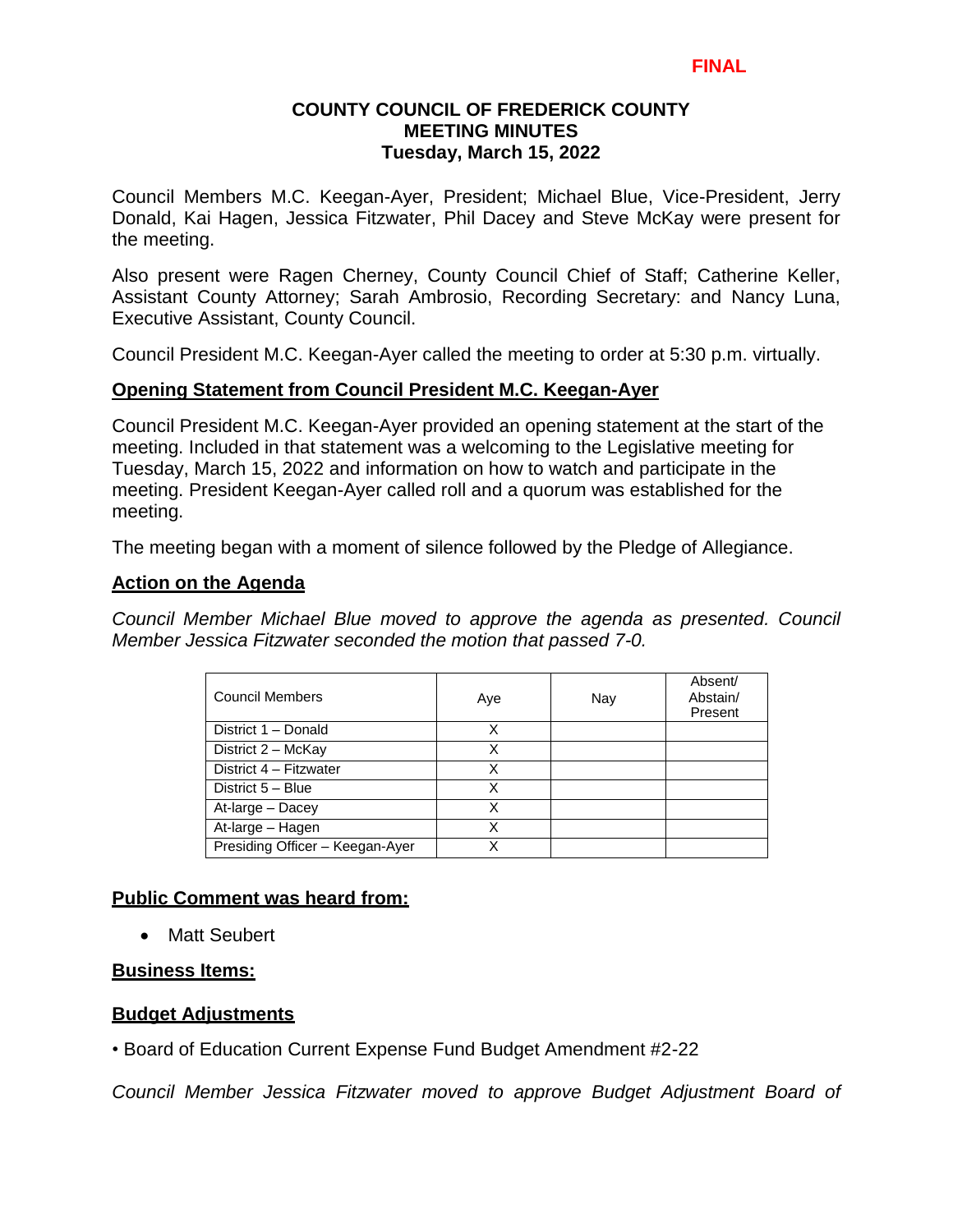#### **FINAL**

#### **COUNTY COUNCIL OF FREDERICK COUNTY MEETING MINUTES Tuesday, March 15, 2022**

*Education Current Expense Fund Budget Amendment #2-22 as presented. Council Member Steve McKay seconded the motion that passed 7-0.*

| <b>Council Members</b>          | Aye | Nay | Absent/<br>Abstain/<br>Present |
|---------------------------------|-----|-----|--------------------------------|
| District 1 - Donald             | х   |     |                                |
| District 2 - McKay              | Χ   |     |                                |
| District 4 - Fitzwater          | x   |     |                                |
| District 5 - Blue               | Χ   |     |                                |
| At-large - Dacey                | χ   |     |                                |
| At-large - Hagen                | Χ   |     |                                |
| Presiding Officer - Keegan-Ayer | Χ   |     |                                |

### **Approval of Minutes from March 8, 2022.**

*Council Member Jessica Fitzwater moved to approve the minutes from March 8, 2022, as presented. Council Member Jerry Donald* seconded *the motion that passed 7-0.* 

| <b>Council Members</b>          | Aye | Nay | Absent/<br>Abstain/<br>Present |
|---------------------------------|-----|-----|--------------------------------|
| District 1 - Donald             | x   |     |                                |
| District 2 - McKay              | Χ   |     |                                |
| District 4 - Fitzwater          | X   |     |                                |
| District 5 - Blue               | X   |     |                                |
| At-large - Dacey                | X   |     |                                |
| At-large - Hagen                | x   |     |                                |
| Presiding Officer - Keegan-Ayer |     |     |                                |

#### **Grant Application - FY 23 Resolution and Grant Summary Form**

*Council Member Jessica Fitzwater moved to approve the Grant Application – FY 23 Resolution and Grant Summary Form as presented by staff. Council Member Steve McKay seconded the motion that passed 7-0.* 

| <b>Council Members</b>          | Aye | Nay | Absent/<br>Abstain/<br>Present |
|---------------------------------|-----|-----|--------------------------------|
| District 1 - Donald             | Χ   |     |                                |
| District 2 - McKay              | X   |     |                                |
| District 4 - Fitzwater          | x   |     |                                |
| District 5 - Blue               | Χ   |     |                                |
| At-large - Dacey                | Χ   |     |                                |
| At-large - Hagen                | x   |     |                                |
| Presiding Officer - Keegan-Ayer | x   |     |                                |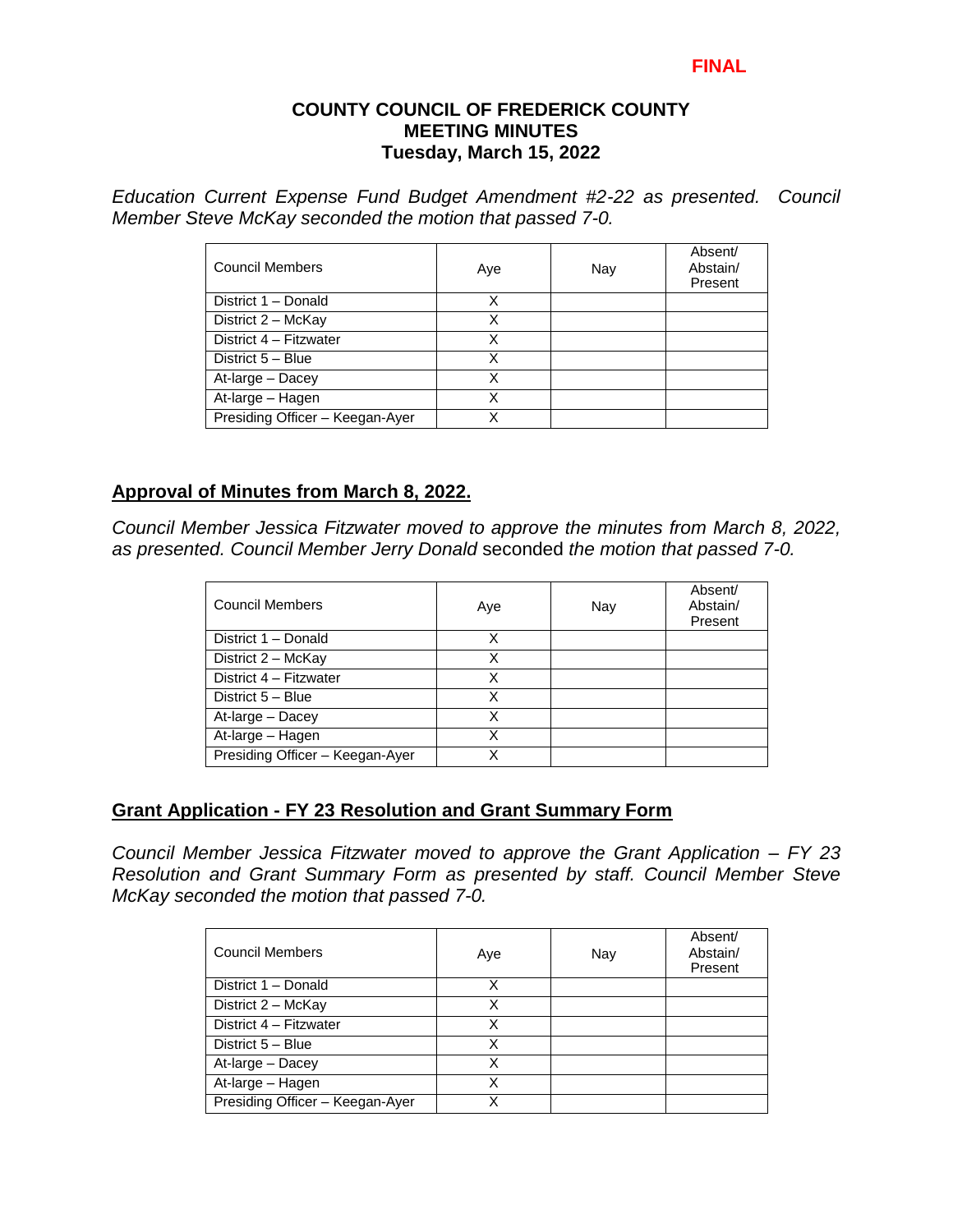### **Public Hearing on Community Development Block Grant – Homeless Services**

Susan Brown, Director, Department of Housing & Community Development, Citizens Services Division presented information to the Council on the Community Development Block Grant – Homeless Services.

Public Comment:

• None

### **Public Hearing on FY 2022 Installment Purchase Program (IPP) Applications**

Anne Bradley, Administrator, Land Preservation Program, Planning & Permitting Division presented information to the Council on the FY 2022 Installment Purchase Program (IPP) Applications.

Public Comment:

• None

*Council Member Steve McKay moved to approve the FY 2022 Installment Purchase Program (IPP) Applications #22-01 - #22-24. Council Member Kai Hagen* seconded *the motion that passed 7-0.* 

| <b>Council Members</b>          | Aye | Nay | Absent/<br>Abstain/<br>Present |
|---------------------------------|-----|-----|--------------------------------|
| District 1 - Donald             | х   |     |                                |
| District 2 - McKay              | X   |     |                                |
| District 4 - Fitzwater          | X   |     |                                |
| District 5 - Blue               | X   |     |                                |
| At-large - Dacey                | X   |     |                                |
| At-large - Hagen                | X   |     |                                |
| Presiding Officer - Keegan-Ayer |     |     |                                |

### **First Reading Calendar:**

At 6:15 p.m. Council President M.C. Keegan-Ayer passed the gavel to Council Vice President Michael Blue

## **Revisions to the Frederick County Employees Retirement Plan (Ad Hoc Cost of Living Adjustment) – Ad Hoc Cost of Living Adjustment**

Council President M.C. Keegan-Ayer provided information to the Council on the Proposed Bill – Revisions to the Frederick County Employees Retirement Plan (Ad Hoc Cost of Living Adjustment) – Ad Hoc Cost of Living Adjustment.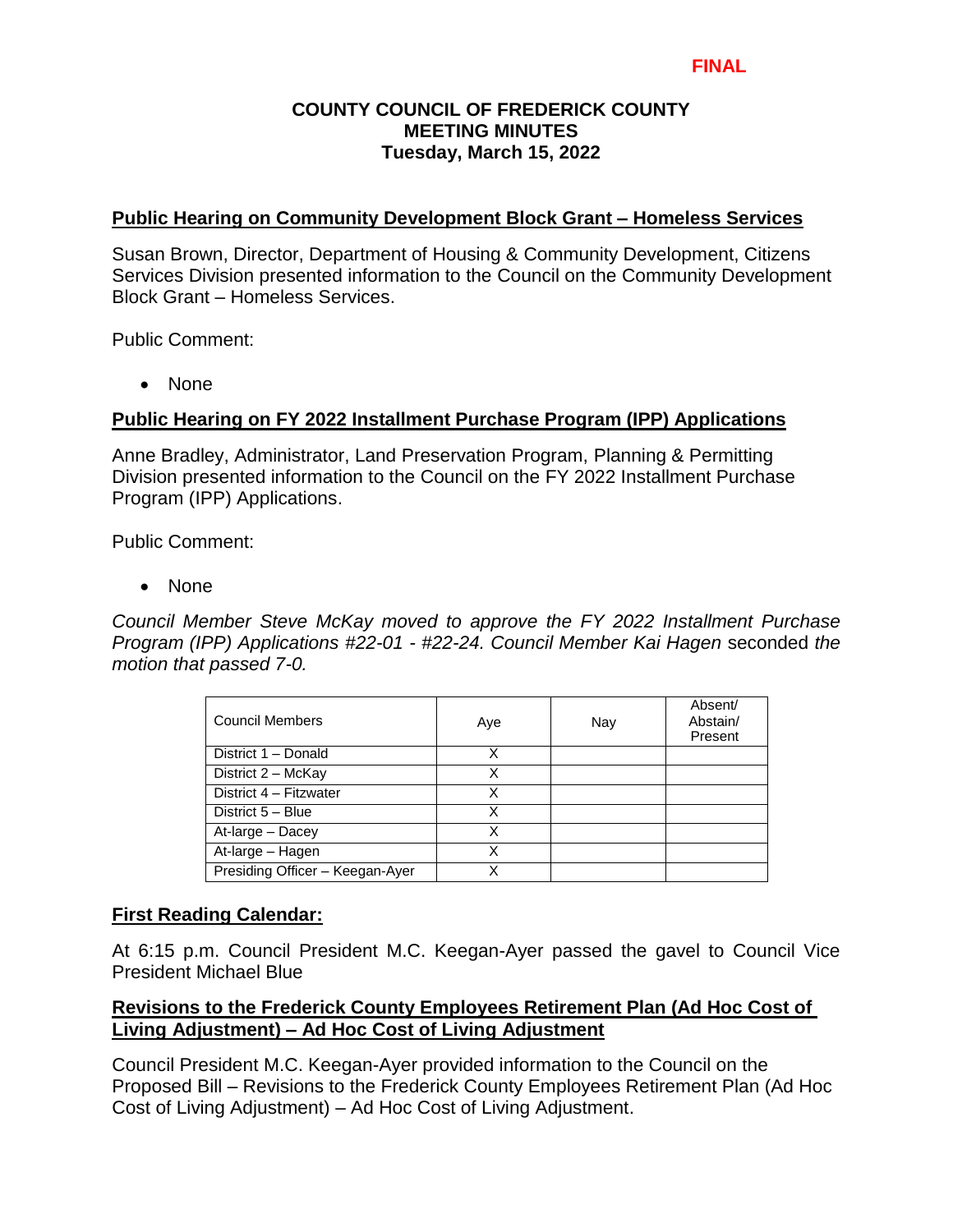### **Revisions to the Frederick County Uniformed Employees Retirement Plan (Ad Hoc Cost of Living Adjustment) – Ad Hoc Cost of Living Adjustment**

Council President M.C. Keegan-Ayer provided information to the Council on the provided information to the Council on the Proposed Bill – Revisions to the Frederick County Uniformed Employees Retirement Plan (Ad Hoc Cost of Living Adjustment) – Ad Hoc Cost of Living Adjustment.

### **Establish a Police Accountability Board**

Council President M.C. Keegan-Ayer provided information to the Council on the Proposed Bill – Establish a Police Accountability Board.

### **Third Reading Calendar:**

### **Amended Bill No. 22-01 – Electric Vehicle Charging Infrastructure for Charging Electric Vehicles in Certain New Residential Structures**

*Council President M.C. Keegan-Ayer moved to approve Amended Bill No. 22-01 – Electric Vehicle Charging Infrastructure for Charging Electric Vehicles in Certain New Residential Structures. Council Member Jerry Donald seconded the motion that passed 5-2.*

| <b>Council Members</b>   | Aye | Nay | Absent/<br>Abstain/<br>Present |
|--------------------------|-----|-----|--------------------------------|
| District 1 - Donald      | х   |     |                                |
| District 2 - McKay       |     | x   |                                |
| District 4 - Fitzwater   |     |     |                                |
| District 3 - Keegan-Ayer | х   |     |                                |
| At-large - Dacey         |     | x   |                                |
| At-large - Hagen         |     |     |                                |
| Presiding Officer - Blue | x   |     |                                |

## **Bill No. 22-05 – Amending Chapter 1-19 of the County Code (Zoning Ordinance) to add Critical Digital Infrastructure as a New Use**

*Council President M.C. Keegan-Ayer moved to approve Bill No. 22-05 – Amending Chapter 1-19 of the County Code (Zoning Ordinance) to add Critical Digital Infrastructure as a New Use. Council Member Jessica Fitzwater* seconded *the motion that passed 7-0.* 

| Council Members     | Ave | Nav | Absent/<br>Abstain/<br>Present |
|---------------------|-----|-----|--------------------------------|
| District 1 – Donald |     |     |                                |
| District 2 - McKay  |     |     |                                |